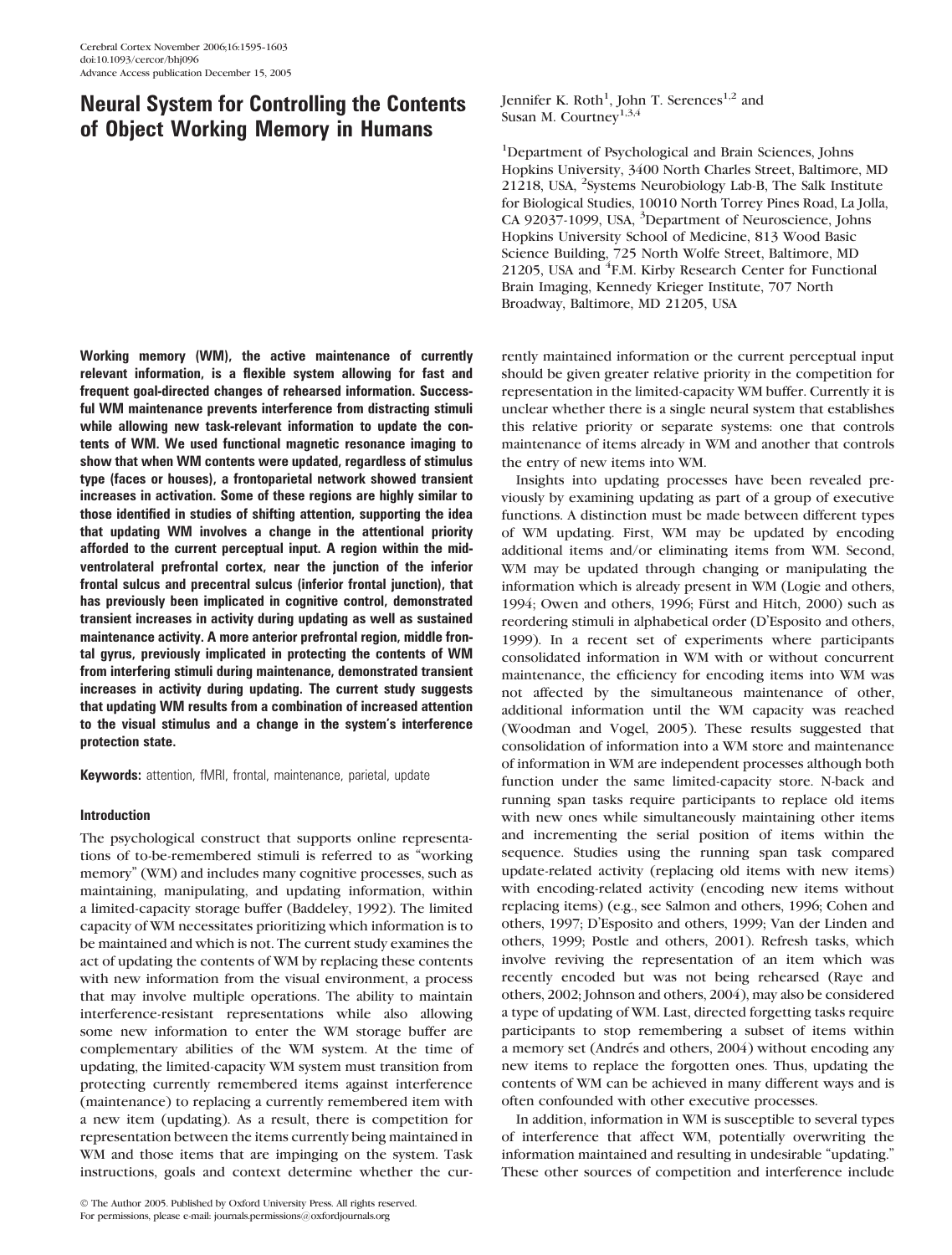previously maintained information (through proactive interference) and incoming sensory stimuli. Interference is known to disrupt WM maintenance and resistance to interference in WM is a critical cognitive skill (see Jonides and Nee, 2005; Rougier and others, 2005). A recent study was reported in which participants were to maintain information while resisting interference from distracting stimuli (Sakai and others, 2002). Increased activation in part of the middle frontal gyrus (MFG) was found to be associated with improved performance and more coordinated activity across a frontoparietal network. Resolution of proactive interference is thought to involve a different prefrontal region, in the inferior frontal gyrus (IFG) (Jonides and Nee, 2005).

Together, these previous imaging studies support the notion that exerting control over the contents of WM, either for updating or for maintenance in the presence of distraction, results in additional prefrontal cortex activity beyond that involved in ''simple'' maintenance. However, because previous paradigms recruited additional cognitive operations—such as reordering stimuli already in WM during the n-back task—none of these studies isolated the operation of updating the contents of WM from these other executive processes. Therefore, it remains unclear whether the same neural systems are involved both in updating and in maintenance.

The relationship between the mechanisms for updating WM and for distractor-resistant maintenance is unclear. One can consider the information currently in WM and new perceptual inputs to be in competition with one another for representation within the limited-capacity system. Resolution of this competition in WM may involve processes similar to those involved in selective attention (Kastner and Ungerleider, 2000; Corbetta and Shulman, 2002; Yantis and others, 2002; Liu and others, 2003; Serences and others, 2004; Serences and Yantis, 2005). Attentional control and WM have been previously proposed to involve similar neural mechanisms (Awh and Jonides, 2001; Bisley and Goldberg, 2003; Derfuss and others, 2004; Sala and Courtney, 2006; Serences and Yantis, 2005). In a competition model of WM, similar to the ''biased competition'' model for visual attention (Desimone and Duncan, 1995), items with the highest priority are given access to and maintained in WM. Items with lower priority are replaced by other items, decay from the storage buffer, or are never allowed entrance (Shapiro and others, 1994; Chun and Potter, 1995).

The purpose of the current functional magnetic resonance imaging (fMRI) study was to elucidate the mechanisms involved in updating WM by replacing old information with new information and those involved in maintaining the contents of WM and to determine the extent to which these processes rely on similar or different neural mechanisms. Participants performed a continuous delayed recognition task that required frequent replacement of an item held in WM. Participants monitored a stream of stimuli (faces or houses) in order to respond to stimuli matching the sample stimulus maintained in WM. At random intervals (every 4-10 s) participants were cued either to update the contents of WM with a new sample or to continue to maintain the current sample. When the contents of WM were updated, regardless of stimulus type, a frontoparietal network showed transient increases in activation. Some of these regions overlapped with those showing sustained activity during maintenance of current information while others were uniquely modulated by the "update" events. The results demonstrate that WM maintenance and updating are subserved by

partially overlapping neural systems. Furthermore, the current results suggest that updating of WM results from a combination of increased attention to the visual stimulus and a change in the interference protection state of the system.

# Materials and Methods

### **Participants**

Participants were 12 (7 females) nonsmoking Johns Hopkins University students in good health that had no history of head injury, neurological or mental disorders, or drug or alcohol abuse and no current use of medications that affect the central nervous system or cardiovascular function. The experimental protocol was approved by the institutional review boards of both the Johns Hopkins University and the Johns Hopkins Medical Institutions. Participants received compensation of \$50 for the fMRI portion of the study. All participants gave written informed consent. Mean age of participants was 23 years with a range of 19-34 years.

### Stimuli

Stimuli consisted of gray-scale photographs of 15 faces and 15 houses from the database created by the Max-Planck Institute for Biological Cybernetics in Tuebingen, Germany. Stimuli appeared within a white rectangle surrounded by a black background subtending a vertical visual angle of 3.9° and a horizontal visual angle of 3.2°. All faces were cropped to exclude hair and clothing, oriented forward, had neutral emotional expression, and appeared centrally on the screen. All stimuli were initially unfamiliar. An LCD projector located outside of the scanning room rear projected the stimuli onto a screen located inside the bore of the scanner, behind the participant's head. Participants viewed the stimuli via a mirror affixed to the top of the head coil. Responses were made on 3 handheld buttons that were connected via fiber optic cable to a Cedrus RB-6x0 Response Box. Stimuli were presented and behavioral data were collected on a PC desktop computer using Visual Basic software and the Microsoft DirectX graphics library (v7).

Stimuli were presented in a continuous morphing stream in which each stimulus appeared stationary for 1.5 s, then morphed (500 ms) into the next stimulus. The morph was produced with a series of 12 discrete images appearing in sequence for 42 ms each, creating a smooth spatiotemporal morph. Within the 500-ms morph time, each stimulus first morphed to a placeholder stimulus (another face or house, depending on the current block type) before continuing on to morph into the next stationary stimulus. This enabled 2 stationary stimuli in a row to be the same. This placeholder did not match any stimuli that were relevant to that portion of the task (the "update cue," the "maintenance cue," the sample held in WM, or the sample prior to the previous update cue).

#### Memory Task

Task design is illustrated in Figure 1. Prior to the beginning of the experiment, participants memorized 2 faces and 2 houses as update and maintenance cues. Participants monitored a continuous stream of 15 repeating morphing stimuli in order to respond to a stimulus that matched the sample stimulus held in WM in a modified delayed recognition task. The first stimulus in the stream was the first sample to be held in WM. Every 4-10 s participants were cued either to update the contents of WM by replacing the old sample with a new sample, or to maintain the sample they had encoded previously. When they saw an update cue, they were to update the contents of WM with the subsequent stimulus in the stream, which became the new sample. When they saw a maintenance cue they were to continue to maintain the previously encoded sample. When participants saw an update cue, maintenance cue or match to the current sample, they pressed 1 of 3 buttons. Participants were instructed to evaluate each stimulus by responding to each in 1 of 4 ways: update cue = press ''update'' button, maintenance cue = press "maintenance" button, match to sample = press "match" button, nonmatch to sample = no response. The update cue and maintenance cue buttons were held in one hand and the match button was held in the other hand. The mapping of buttons to event types was counterbalanced across participants.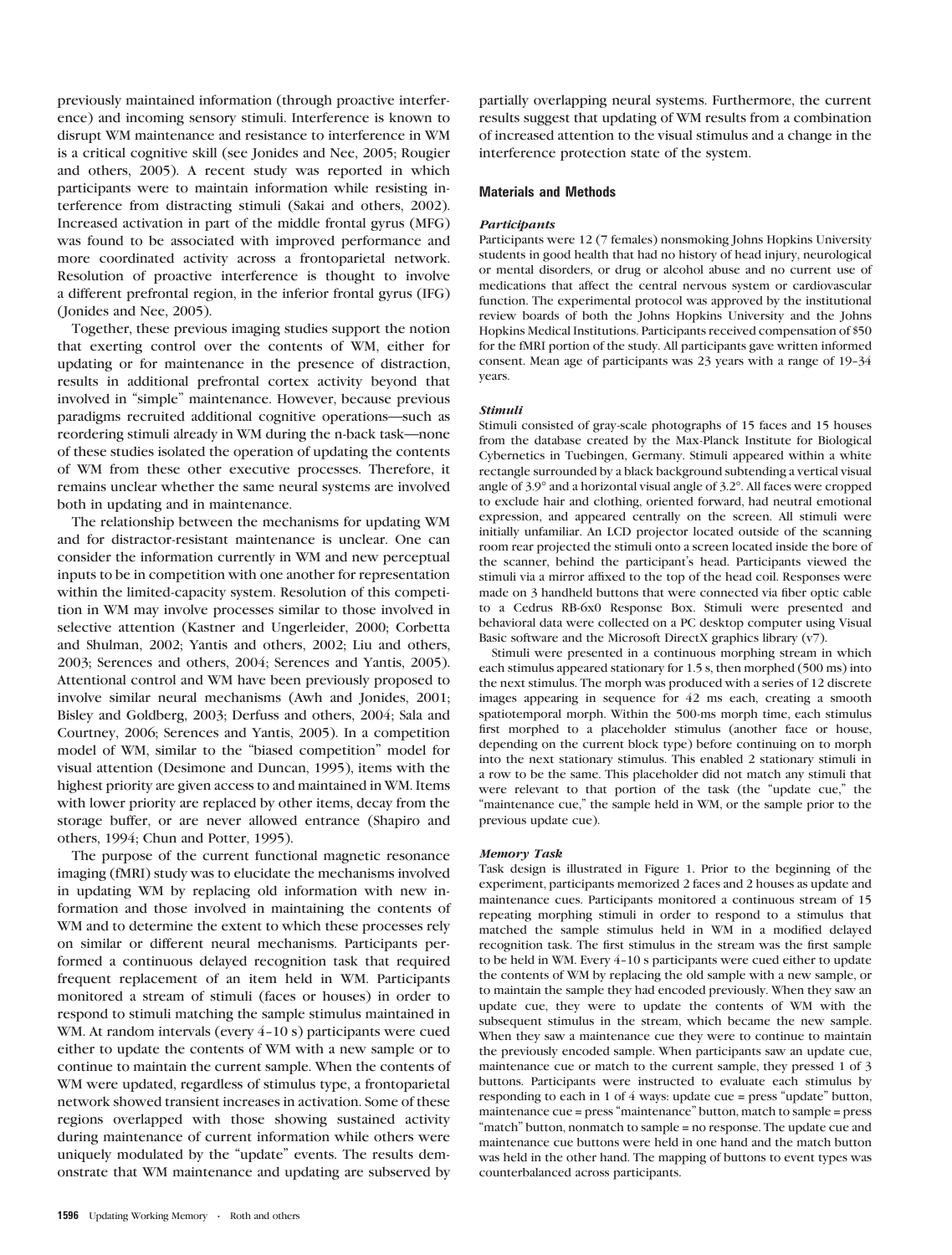

Figure 1. Task design. Participants monitored a stream of stimuli (faces or houses in different blocks) to respond to a sample held in WM in a modified delayed recognition task. Every 4-10 s participants were cued either to update the contents of WM with a new sample or continue to maintain the sample currently maintained in WM.

The appearance of maintenance cues and update cues was pseudorandom. After one cue appeared, the next cue occurred at a random interval 4, 6, 8 or 10 s later. There could be no more than 2 update or 2 cued maintenance events in a row. The mean length of time a participant was required to maintain any one stimulus (time between update cues) was 10.6 s with a range of 0-22 s. To minimize proactive interference effects, the sample face prior to the most recent update event could not appear again until after the subsequent update event. Token stimuli, which were either matches to sample or nonmatches, were pseudorandomly interspersed with the update and cued maintenance events. Match and nonmatch tokens appeared with equal probability throughout the trials.

## Category Discrimination Task

Participants also performed blocks of a category discrimination task for faces and houses, separately, as a control task. As in the memory task, they saw separate streams of morphing faces or houses. For house blocks they pressed a button when the house on the screen had a garage. For faces they pressed a button if the face was female. Half of the houses contained garages. Half of the faces were female. Before the practice session, participants were asked to tell the experimenter which faces they believed to be female in order to ensure that participants were responding to half of the faces.

#### Procedure

Participants performed  $6-10$  practice runs (146 s each) of the memory task until they reached criterion performance (greater than 80% accuracy in all conditions), using the same stimuli as were later used during scanning. They then performed 1 run containing 1 block of each condition outside of the scanner immediately before participating in the fMRI portion of the experiment. Each of the 6 fMRI experimental runs lasted 592 s. Within each run there were 4 blocks, each 146 s long, one of each of the 4 task conditions: memory for houses, memory for faces, category discrimination for houses, and category discrimination for faces. Between each block was a blank screen followed by a word cueing the participant which task was about to begin. Order of task block type was counterbalanced across runs and subjects. There were 10 update and 10 cued maintenance events within each memory block, for a total of 120 events of each type.

### Data Collection

During the performance of the cognitive tasks,  $T_2^*$ -weighted, gradient echo, echo planar imaging (EPI) scans (time to repetition [TR] = 2 s, time to echo  $[TE] = 40$  ms, flip angle =  $90^{\circ}$ , twenty-one 4-mm axial slices, 1-mm gap,  $80 \times 80$  matrix, SENSE factor = 2 [sensitivity encoding technique for fast acquisition; Pruessmann and others, 1999]) were collected. One high-resolution  $T_1$ -weighted MPRAGE anatomical scan  $(TR = 8.2 \text{ ms}, TE = 3.7 \text{ ms}, flip angle = 8^\circ, prepulse time to inversion$ delay = 852.5 ms, time between inversions =  $3 \text{ s}$ , inversion time = 748 ms, SENSE factor = 2, scan time = 385 s) was collected between the middle 2 experimental runs to allow for anatomical localization. All scans were conducted at the F.M. Kirby Research Center for Functional Brain Imaging on a 3-T Philips Intera.

#### Data Analysis

#### Behavioral Analysis

Data from reaction time and error rates were analyzed separately. A within-subject analysis of variance (ANOVA) was conducted to test for differences between stimulus types (faces vs. houses) and WM conditions (update vs. cued maintenance events). Match events were analyzed separately to test for differences between stimulus types. Greenhouse-Geisser corrected P values are reported.

A separate within-subject ANOVA was conducted on behavioral performance for match events to test for differences in performance as a function of time from the previous update event. Factors included time (4, 6, 8, 10, 12, 14, 16, 18, and 20 s) and stimulus type (faces and houses). Data for reaction times and error rates were analyzed separately.

#### Voxelwise General Linear Model

Data were analyzed using Analysis of Functional NeuroImages (AFNI) software (Cox, 1996). First, functional EPI data were phase shifted using Fourier transformation to correct for slice acquisition time, and motion corrected using three-dimensional volume registration. Multiple regression analysis was performed on the time series data at each voxel, for all voxels in the brain volume. Block regressors modeled sustained activity across all time points within a block. There were 4 block regressors: house memory, face memory, house category discrimination, and face category discrimination. There were separate event-related regressors for each of the following: update cue, stimulus following the update cue, maintenance cue, stimulus following the maintenance cue, match to sample preceding a nonmatch stimulus, nonmatch after a match-to-sample stimulus, all other matches to sample, errors, and, within the category discrimination blocks, button-press events where participants detected a female face or a house with a garage. (For a schematic of the regressors, see supplementary materials Table 1.) Regressors were convolved with a gamma function model of the hemodynamic response which included the 10 s following events (delay time of 2 s, rise time of 3 s and a fall time of 5 s). The unmodeled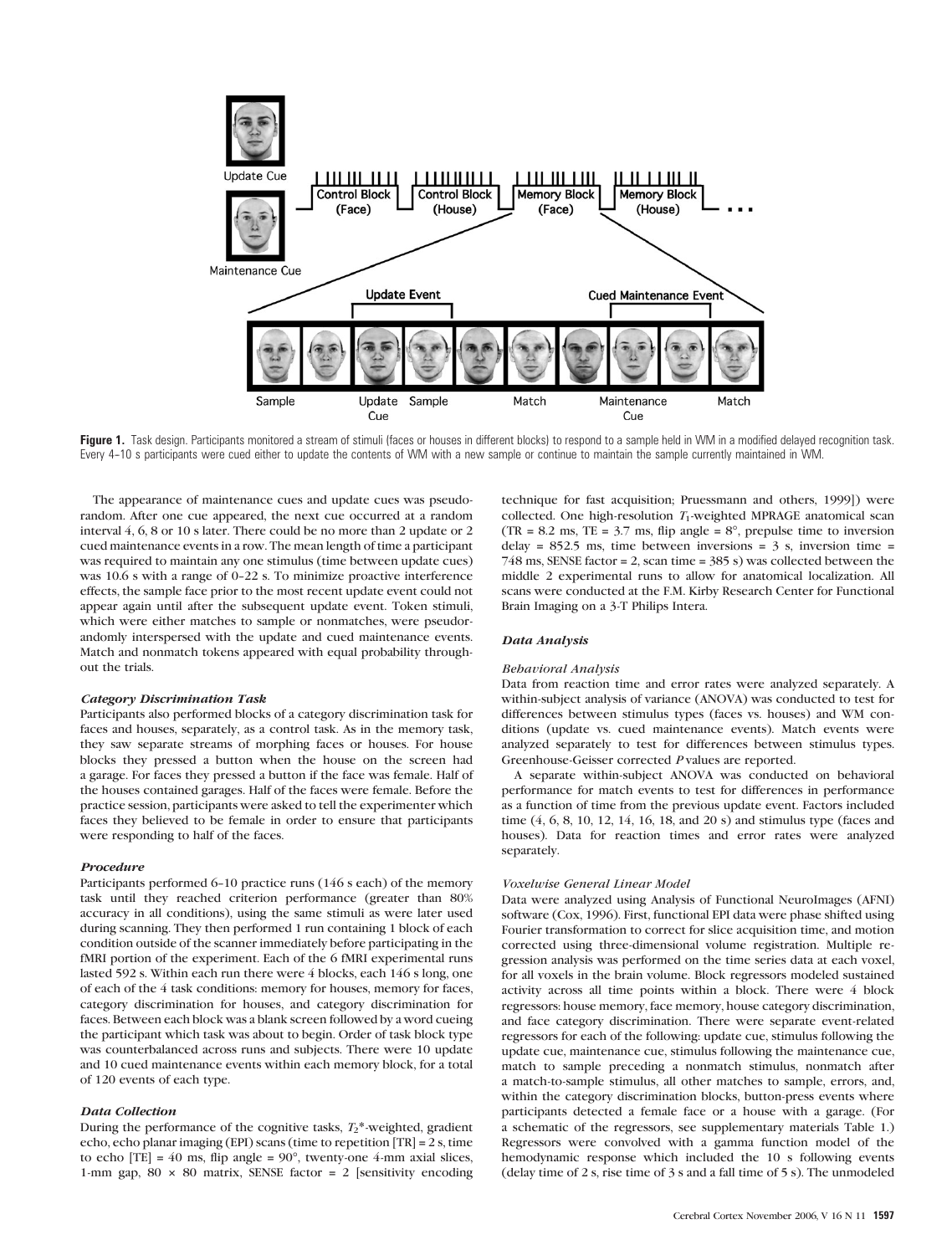time points (i.e., interblock intervals) defined the baseline. Mixed effects analyses, with subjects as a random factor, were performed on the imaging data, with all regressors modeled separately for the 2 stimulus types. Simultaneous modeling of the block regressors and the individual event regressors allows for sustained and transient components of the activity to be identified (Visscher and others, 2003). Individual participant data were spatially smoothed using a smoothing kernel of 3 mm.

General linear tests were performed on the regression coefficients to make direct comparisons of activation across tasks and events. An update event consisted of the update cue and the subsequent stimulus (sample) to be encoded into WM. A cued maintenance event consisted of the maintenance cue and the subsequent stimulus, which was always a nonmatch (did not match either update or maintenance cue, or sample held in WM). Both conditions contained a button press, recognition of an item stored in long-term memory (cue), the representation of the meaning of the cues, which was also likely to have been active in WM for the duration of the WM blocks, and a subsequent stimulus. In an update event this subsequent stimulus is to be encoded into WM, whereas in the cued maintenance event this subsequent item is to be ignored, while the participant continues to maintain the previously encoded sample. The following contrasts were performed: update events versus cued maintenance events and memory blocks versus category discrimination blocks. Update refers to the results of the contrast of update events greater than cued maintenance events. The ''sustained memory component'' refers to the results of the contrast of memory block activity greater than category discrimination block activity. Individual voxel thresholds were set at  $P < 0.05$ . Data were corrected for multiple comparisons by spatial extent of contiguous suprathreshold individual voxels (experiment-wise  $P \le 0.05$  for a cluster). In a Monte Carlo simulation within the AFNI software package, using a smoothing kernel of 3 mm, a connection radius of 5.20 mm on  $3 \times 3 \times 3$ -mm voxels, it was determined that an activation volume of 575 *l*L satisfied the P < 0.05 threshold.

#### ANOVA on Regional Time Courses

Time courses were created for regions of activation using deconvolution analysis on individual participant's data (Ward, 2002). To calculate percent signal change, all voxels were normalized to have a mean signal of 100. Estimates of the impulse response function for each event type were obtained for 8 time points (16 s) following the beginning of each event within each voxel. Data were coded into the following events of interest separately for face and house stimuli: update cue, maintenance cue, match, errors, and block regressors for the memory and category discrimination blocks. Each participant's model estimate of the percent signal change for each region of activation, averaged across voxels within the region, was entered into a  $2 \times 2 \times 8 \times 12$  ANOVA with participants ( $n = 12$ ) as a random factor. ANOVAs were conducted to determine the effects of time (8 time points), memory condition (update and cued maintenance) and stimulus type (faces and houses).

#### Results

# Behavioral Results

Behavioral data are reported for reaction time and error rate by stimulus type (face and house stimuli) and WM cue type (update cues and maintenance cues). Match events were analyzed separately to test for differences between stimulus types.

Data are reported as the group mean ± SEM. Participants were similarly accurate with both face and house stimuli at detecting update cues (95.4  $\pm$  2.5% and 97.1  $\pm$  1.6%, respectively) and maintenance cues (95.7  $\pm$  1.6% and 97.4  $\pm$  1.3%, respectively). Likewise similar reaction times were measured for detecting update cues with either face or house stimuli ( $RT = 682 \pm 27.5$ ms and  $685 \pm 25.5$  ms, respectively) and for detecting maintenance cues (RT =  $698 \pm 32.7$  ms and  $666 \pm 24.0$  ms, respectively).

In a within-subject ANOVA for reaction times, including stimulus type and WM cue type, there were no significant differences in reaction times between face and house stimuli  $(F<sub>1,11</sub> = 1.27, P = 0.283)$ . Furthermore, there were no significant differences between WM conditions (update cues vs. maintenance cues) in reaction times  $(F_{1,11} = 0.004, P = 0.951)$ . In a separate within-subject ANOVA for error rates, including stimulus type and WM cue type, error rates between faces and houses approached significance  $(F_{1,11} = 4.48, P = 0.058)$ . There were no significant differences between WM conditions (update cues vs. maintenance cues) for error rates  $(F_{1,11} = 0.10,$  $P = 0.753$ ). There was also no interaction between stimulus type (face vs. house) and WM condition for reaction times  $(F_{1,11} = 1.79, P = 0.209)$  or error rates  $(F_{1,11} = 0.00, P = 1)$ .

When detecting "match-to-sample" stimuli, there were similar reaction times (RT =  $562 \pm 19.3$  ms for faces,  $535 \pm 22.5$  ms for houses) and error rates  $(88.3 \pm 2.9\%$  for faces,  $90.4 \pm 3.3\%$  for houses) for face and house stimuli with no significant difference in reaction time  $(t(11) = -1.44, P = 0.179)$  or error rate  $(t(11) =$ 1.08,  $P = 0.303$ ) between stimulus types.

In another set of within-subject ANOVAs to test for changes in performance on match events as time progressed from the previous update event, there were changes in reaction times but no changes in error rates and no differences between



Figure 2. Performance detecting match events as a function of time from the most recent previous update event. (a) Reaction time (RT). RT increases as time from the previous update event. (b) Percent correct. There is no significant change in performance on detecting match items over time.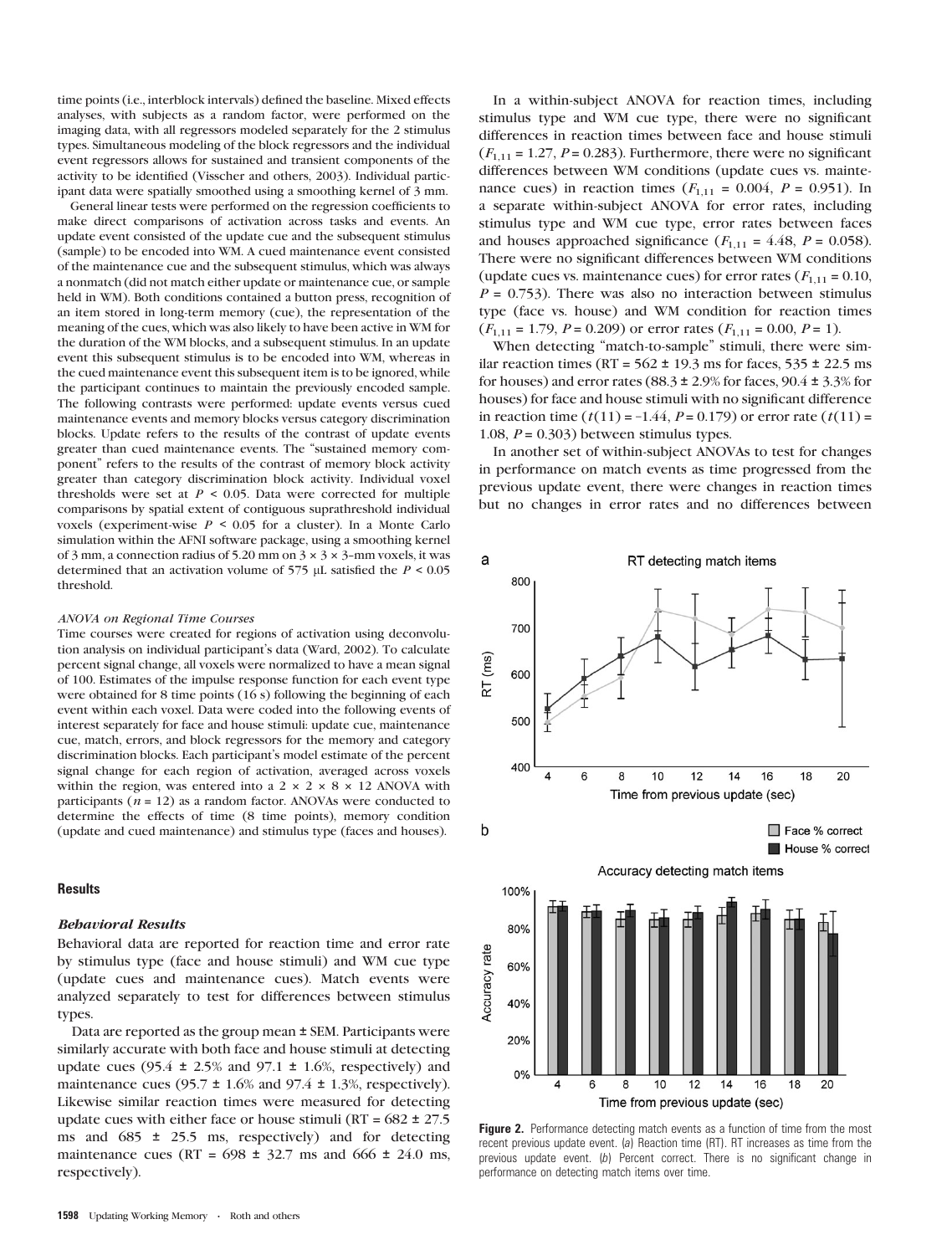stimulus types. These results are shown in Figure 2. There were no significant differences in reaction times between face and house stimuli  $(F_{1,11} = 0.01, P = 0.922)$ . However, there were significant changes in reaction time over time ( $F_{1,8} = 5.85$ ,  $P = 0.006$ ). In a separate within-subject ANOVA for error rates, there was no significant difference in error rates between faces and houses ( $F_{1,11} = 0.44$ ,  $P = 0.52$ ). Furthermore, there were no significant differences over time for error rates ( $F_{1,8} = 1.83$ ,  $P = 0.18$ ), indicating that the change in RT over time was not due to a speed-accuracy trade-off. There was no interaction between stimulus type (face vs. house) and time for reaction times  $(F<sub>1,8</sub> = 1.20, P = 0.33)$  or error rates  $(F<sub>1,8</sub> = 0.62, P = 0.63)$ .

# Identification of Active Areas

### Sustained Maintenance-Related Activity

To examine both the sustained and transient components of the WM task-related activity, block regressors modeled the WM task blocks and the control blocks, whereas additional regressors simultaneously modeled transient events within each task block (see Materials and Methods). A large network of regions was active when comparing the sustained component of the WM task with the sustained component of the category discrimination task (Fig. 3 and supplementary materials Table 2). This network of regions corresponds well with activations observed in previous block-design neuroimaging studies of object WM, including areas in frontal, parietal, and inferior temporal cortices (for reviews, see, e.g., D'Esposito and others, 1998; Courtney, 2004).

# Transient Update-Related Activity

Update-related activity was found by collapsing across stimulus types and directly comparing update events with cued maintenance events. For a list of all active areas, see supplementary materials Table 3. Update areas (update > cued maintenance) include the supplementary and presupplemetary motor areas (SMA/PreSMA), left inferior frontal junction (IFJ), intraparietal sulcus (IPS), and left middle (MFG) and bilateral inferior frontal gyri (IFG) (Fig. 4a). None of these regions demonstrated a significant difference in activation between houses and faces for either update events or cued maintenance events in a voxelwise analysis. Finally, there were areas of extrastriate cortex that were more active for update relative to cued maintenance events.

Several areas showed a pattern of activation where the activity level for update events was significantly less than the

activity level for cued maintenance events. These regions are shown in shades of blue and include posterior and inferior regions of occipital and temporal cortices and medial frontal cortex. For a list of all active areas, see supplementary materials Table 4. Many of these regions showed a relative transient decrease in activity following the update events (Fig.  $4c$ ), compared with pre-event sustained block activation levels. In addition, there were common areas of activity in cued maintenance relative to baseline and update relative to baseline, primarily in supplementary motor area and bilateral motor cortex, reflecting the common button-press component of these events.

### Overlap Analysis

To ascertain whether WM maintenance and WM updating are subserved by similar neural systems, we analyzed the overlap in activity of these 2 conditions. A subset of the regions showing a transient update-related increase in activity overlapped partially with those showing sustained WM activity including SMA/PreSMA, bilateral IPS/superior parietal lobule and left IFJ (Fig. 5). In contrast, none of the regions showing transient decreases in update-related activity overlapped with regions showing sustained WM activity.

# Time Course Analysis within Functionally Defined Regions

### Update Events > Cued Maintenance Events

There are similar characteristic time courses across regions showing more activation for update events than cued maintenance events (Fig. 3). Most regions had a significant WM condition by time interaction, indicating a different time course of activity for the 2 memory event types. Update events elicited a positive, sharp rise to peak, whereas cued maintenance events elicited a much lower amplitude response that remained close to baseline. Only 2 of these update regions (IFJ and cingulate) exhibited a main effect of stimulus type (face vs. house) and only one region (R inferior occipitotemporal) had a stimulus by memory condition interaction. There were no significant 3-way interactions between stimulus type, WM condition and time (supplementary materials Table 3).

### Cued Maintenance Events > Update Events

The interaction of memory condition and time in most of the regions showing less activation for update than cued maintenance events again indicates that the time course of response



Figure 3. Sustained effect of WM task. Regions more active in the WM blocks are shown in shades of red. Regions more active in the category discrimination blocks are shown in shades of blue.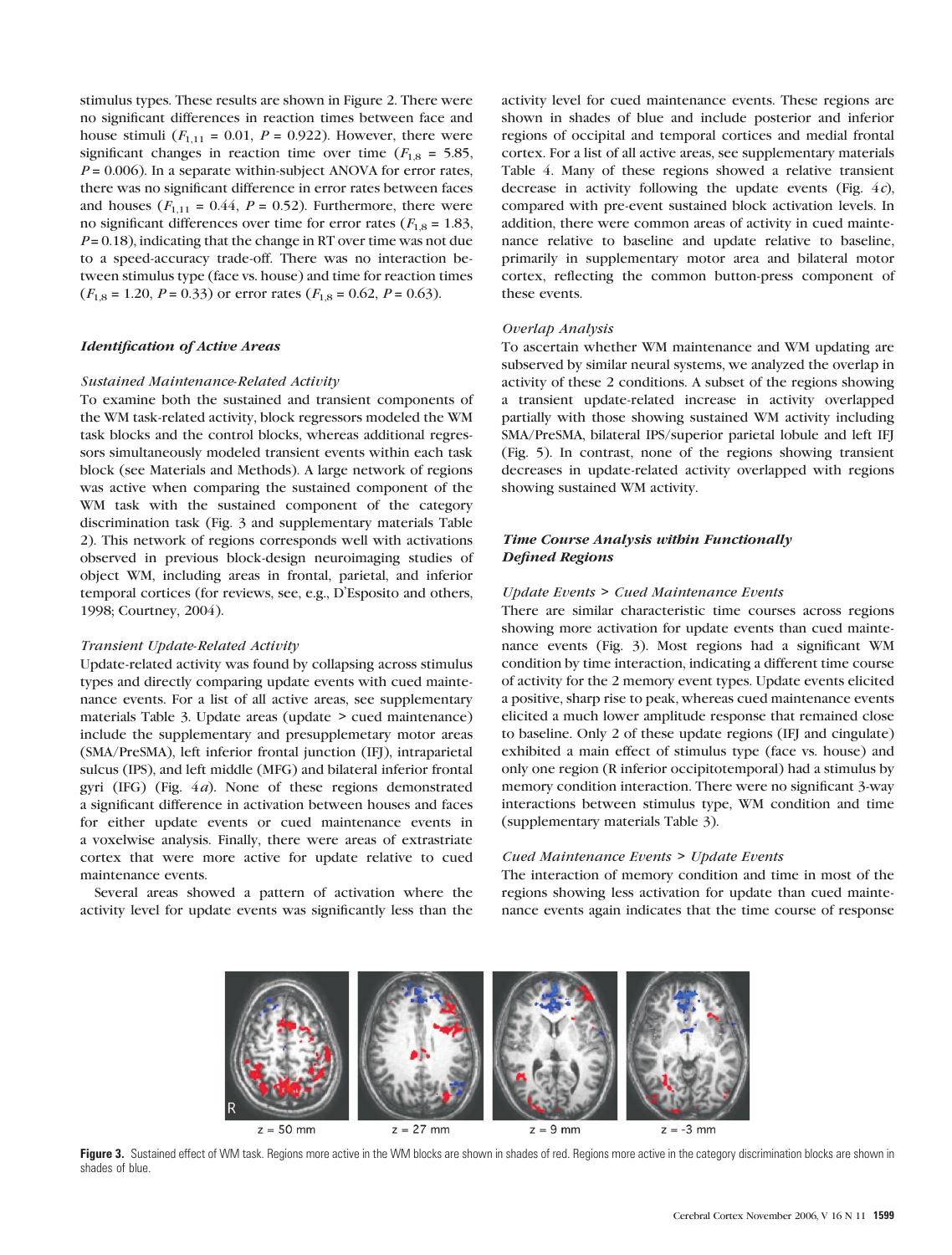

Figure 4. Update versus cued maintenance. (a) Regions more active for update events are shown in shades of red. Regions less active for update events relative to cued maintenance events are shown in shades of blue. (b) Example time course for one region more active in the update events. (c) Example time course for one region where activation decreased significantly more following the onset of update events relative to the onset of cued maintenance events. Error bars represent SEM.



Figure 5. Overlap of 2 contrasts. (a) Regions more active for update events than cued maintenance events are shown in green. Regions more active for WM blocks than category discrimination blocks are shown in purple. The overlap of these 2 contrasts is shown in yellow. Overlap was found only in bilateral superior parietal, SMA/PreSMA and L IFS/Precentral Gyrus. (b) Example time course. Time courses of activity in all overlap regions is similar. Error bars represent SEM.

was different for the 2 memory event types (Fig. 3 and supplementary materials Table 4). For most regions, activation decreased following the onset of both event types. This decrease was greater for the update events than the cued maintenance events. There were no significant main effects or interactions for stimulus type.

### **Discussion**

In the current study we find qualitative differences as well as similarities in the neural activity when participants update WM by replacing an old item with a new item versus when participants maintain the contents of WM. First, there were transient increases in activity following a cue to update the contents of WM that were greater than changes in activity following similar cued events which required perceptual encoding and motor response but not updating of WM. Second, the regions demonstrating this transient update-related activity overlapped with a subset of regions (bilateral superior parietal, SMA/PreSMA and left IFJ) that showed sustained activity across the WM task blocks. Third, regions showing transient updaterelated activity are similarly activated for two different stimulus types (faces and houses).

In the current experiment all tasks, including updating WM, involve perceptual encoding. The relationship between encoding and WM, however, was different for different task conditions. Cued maintenance events required perceptual encoding while maintaining other information in WM, whereas update events required perceptual encoding for the purpose of entering the newly encoded item into WM. A previous study suggested that update-related activity (replacing old items with new items) was more spatially extensive but localized to similar regions as encoding-related activity (updating WM without discarding items) in a WM running span task (Postle and others,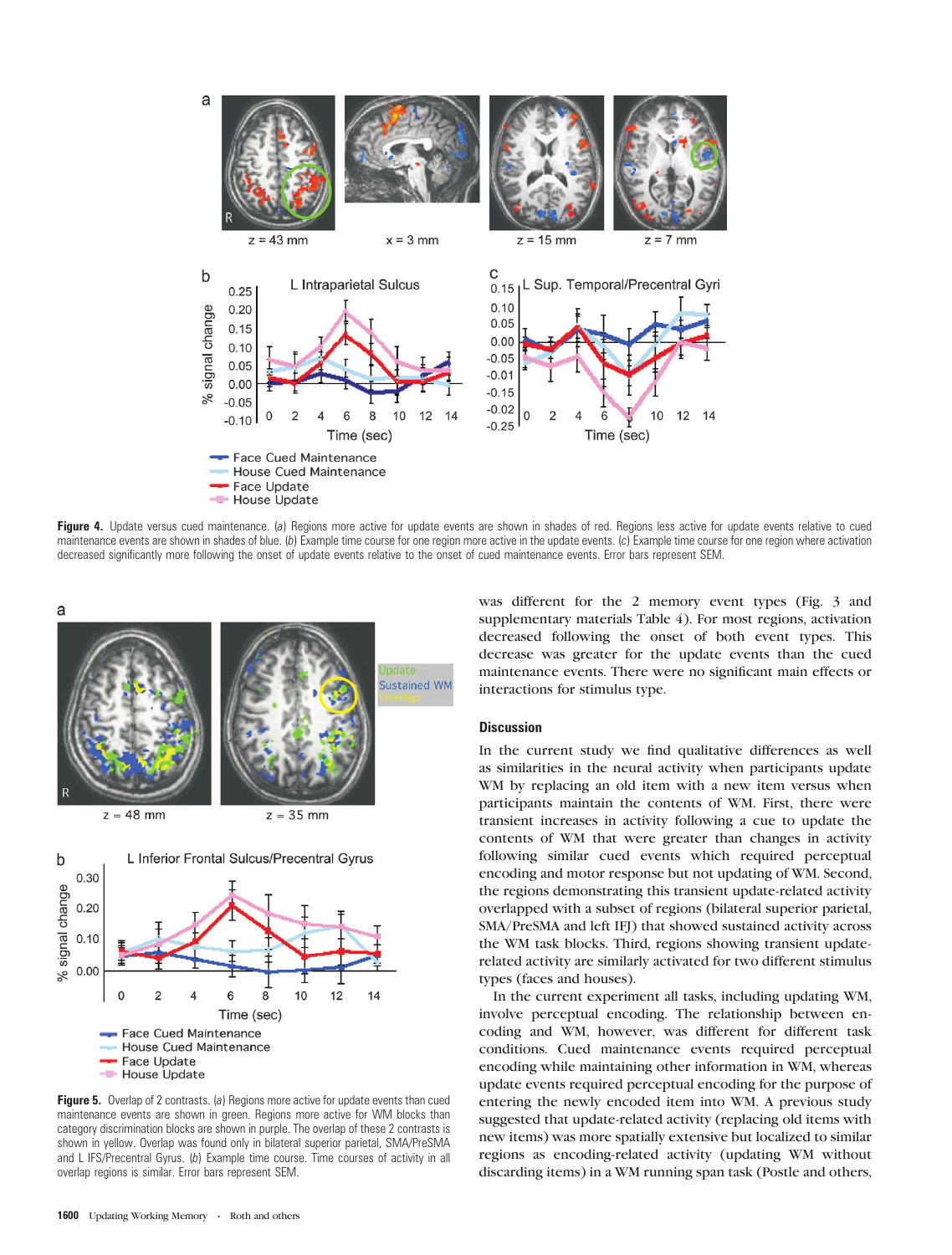2001). However, in that study both conditions involved entering items into WM, perhaps contributing to the high degree of similarity between the activations. In contrast, the events of interest in the present study both required perceptual encoding of identical visual stimuli but only the update event involved entering that stimulus into WM for future use.

One can consider the information currently in WM and new perceptual inputs to be in competition with one another for representation within the limited-capacity system. Perhaps during updating, increased attention to the current perceptual input results in a more robust representation of the new information that enables it to overwrite the current contents of WM through a change in the interference-resistant maintenance state. We observed increases in activity in the extrastriate cortex (inferior occipitotemporal and parahippocampal gyri, see supplementary materials Table 2) that were greater for update than cued maintenance events. These extrastriate activations indicate more attention to or processing of the current stimulus during updating.

In the current study, update-related activity that was not stimulus dependent was observed in superior frontal and parietal regions that are highly similar to regions activated in previous studies of attention switching (Kastner and Ungerleider, 2000; Corbetta and Shulman, 2002; Yantis and others, 2002; Liu and others, 2003; Serences and others, 2004; Serences and Yantis, 2005). According to a competition model of WM, items with the highest priority are given access to and maintained in WM. Items with lower priority are replaced by interference, decay from the storage buffer, or are never allowed entrance (Shapiro and others, 1994; Chun and Potter, 1995). The results of the current study, therefore, suggest that areas transiently more active during the update events relative to the cued maintenance events may be associated with a change in priority for the new information over the old information, enabling the entry of new information into WM. In a computational modeling study, Rougier and others (2005) demonstrated that an adaptive gating mechanism allowing for updating of actively maintained patterns of activity can allow for flexible cognitive control, without the need for a ''homunculus.'' These transient increases in activity in the current experiment may reflect such an adaptive gating mechanism and may be related to previous reports of an update-related signal in the event related potential literature (P300 is a signal thought to index loading information into WM, see, e.g., Luck and others, 1996; Vogel and others, 1998).

Once information enters WM, it must be maintained and protected from interference until any other information becomes more relevant. In the current experiment there is no significant change over time following an update event in error rates for detecting match items. However, increasing reaction times suggest that the memory representation, or access to it, changes over time. Although participants refresh their memory representation with the frequent match events between update events, interference may accumulate from the nonmatch stimuli and/or the representation may degrade over time. A recent fMRI study of interference-resistant WM (Sakai and others, 2002) demonstrated that greater activity in Brodmann area (BA) 46 is associated with a tighter coupling of activity between the intraparietal sulcus (labeled IPS in the current study) and BA 8 (corresponding to the dorsal part of the region labeled IFJ in the current study) when participants attempt to maintain locations in WM in the presence of distracting stimuli compared with trials

without distracting stimuli. This interaction of activity across these regions may allow for interference-resistant maintenance.

In the current study, a region in the MFG that appears highly similar to the BA 46 region identified in the Sakai study responds transiently to updating WM in the current task. In the current study, participants maintained items in WM while viewing a constant stream of items, some of which matched the contents of WM, whereas others did not (and were therefore ''distracting'' because they must not overwrite the contents of WM). However, this MFG region did not show differential amounts of sustained activity for the WM task compared with the categorization task. This region may be involved in the control of both WM and sustained attentional selection of perceptual information (and therefore there was no significant difference in sustained activity between memory task blocks and categorization task blocks). The transient increases in activation observed during update events may reflect a reconfiguration in the representation of cognitive priorities. The interpretation that this area is involved in changing representations and priorities in WM and attention is consistent with the Sakai results as participants may have alternated attention between the distracting stimuli and the contents of WM. This interpretation is also consistent with previous reports implicating the MFG in manipulation of information (D'Esposito and others, 1999; Bor and others, 2003), in shifting attention from one stimulus attribute to another (Nagahama and others, 2001; Serences and others, 2005), and in task switching (Braver and others, 2003). Furthermore, we did not find the same prefrontal region (left IFG) activated as has been implicated in proactive interference experiments (for a review, see Jonides and Nee, 2005). The type of protection from interference here is more specific to interference from perceptual input (Sakai and others, 2002).

Other regions, particularly the IPL and IFJ, demonstrated both sustained and transient activation changes in the current study. A similar set of regions was also found to elicit transient ''refresh''-related activity in a set of studies by Johnson and her colleagues when participants refreshed a just-read word in WM compared with when they simply read a word (Raye and others, 2002; Johnson and others, 2004). Refresh may be another form of updating as it involves reviving the representation of an item which was not being rehearsed and the priority of the refreshed item changes from low to high. The IFJ has also been implicated in other tasks requiring a high degree of control over potential interference from irrelevant information such as the Stroop task, task switching, WM tasks such as n-back (Derfuss and others, 2004), task preparation (Brass and von Cramon, 2004), and changes in stimulus-response mapping (Dove and others, 2000; Nagahama and others, 2001). Derfuss and others (2004) suggest that the reason for similar IFJ activation in such a wide variety of tasks is that the IFJ is involved in cognitive control, but more specifically, it is sensitive to ''updating of task rules,'' which is consistent with transient activity associated with task switching (Braver and others, 2003) and with the update events in the current study. Furthermore, our results suggest that IFJ is involved both in the maintenance of information and in transient updates of information. The regions of transient and sustained activity within IFJ in the current study overlapped only slightly, however. This result suggests that there may be a functional topography within IFJ. Distribution of activity across this area may depend on whether the current information in WM or the new information is task relevant.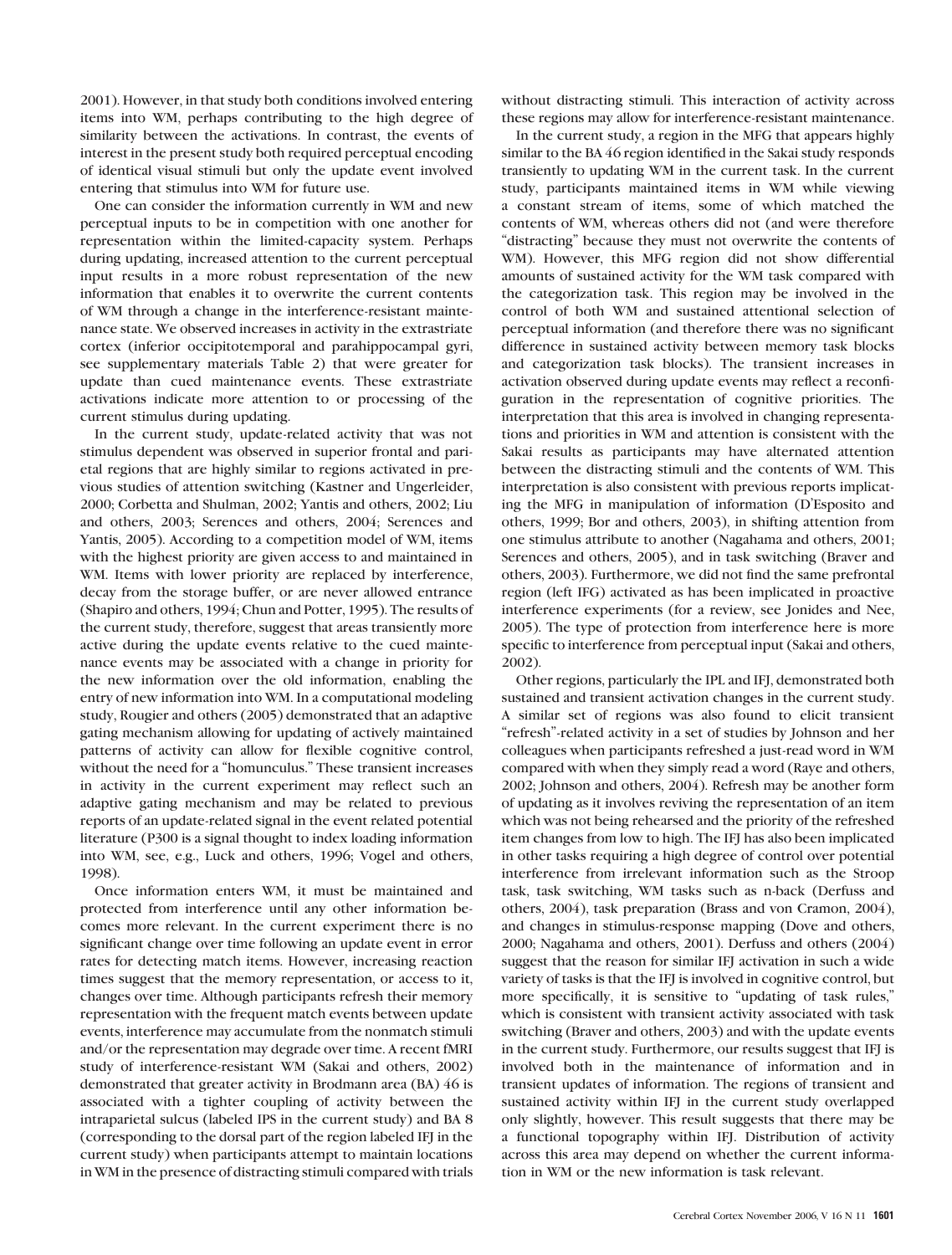WM updating may involve active inhibition of irrelevant stimuli. Although none of the areas showing sustained maintenance-related activity showed transient decreases in activity at the time of updating, active inhibition may still be occurring. First, the temporal resolution of fMRI may not be sufficient to distinguish inhibition at the time of the update cue from the subsequent encoding of the new stimulus. Second, the observed increases in activation could reflect inhibitory synaptic input, rather than increases in neural activity because inhibitory synaptic activity can also increase blood flow and, therefore, the blood oxygen level-dependent fMRI signal (Caesar and others, 2003). Such inhibitory input could disrupt the maintenance of the current contents of WM, thereby allowing current perceptual information access to the buffer. Third, it is possible that representations in WM are mutually inhibitory (analogous to the biased competition model for attentional selection) and thus inhibition of the old, now irrelevant stimulus may result from the biased enhancement of the activation of the new, relevant stimulus. Changes in relative priority could result from either enhancement, inhibition, or both.

In summary, changes in the contents of WM in response to explicit cues to replace an old item in WM with a new item appear to result from transient increases in activity in a parietofrontal network that partially overlaps with regions that demonstrate sustained activity during WM maintenance. Distribution of activity within these areas suggests a functional topography which may depend on whether the current information in WM or the new information is task relevant. The cues may trigger a change in the representation of task priorities resulting in greater allocation of attention to current perceptual input and a change in the interference-resistant maintenance state. Representations of task priorities are likely to be relative, where multiple relevant items may have varying degrees of priority, and may be influenced by highly salient visual stimuli (Bisley and Goldberg, 2003) as well as by task instructions or other sources of motivation.

### Supplementary Material

Supplementary material can be found at: [http://www.cercor.](http://www.cercor.oxfordjournals.org/) [oxfordjournals.org/](http://www.cercor.oxfordjournals.org/)

### **Notes**

The authors thank the entire staff of the F.M. Kirby Research Center for Functional Brain Imaging where the data were collected. The authors also thank Seema Sayala, Steve Yantis, Howard Egeth, Katherine Roe, and Joseph Sala for comments on previous drafts of the manuscript. This research was supported by National Institutes of Health grant R01- MH061625.

Address correspondence to Susan M. Courtney, Department of Psychological and Brain Sciences, Johns Hopkins University, 3400 North Charles Street, Baltimore, MD 21218, USA. Email: courtney@jhu.edu.

### **References**

- Andrés P, Van der Linden M, Parmentier BR. 2004. Directed forgetting in working memory: age-related differences. Memory 12:248-256
- Awh E, Jonides J. 2001. Overlapping mechanisms of attention and spatial working memory. Trends Cogn Sci 5:119-126.

Baddeley A. 1992. Working memory. Science 255:556-559.

- Bisley JW, Goldberg ME. 2003. Neuronal activity in the lateral intraparietal area and spatial attention. Science 299:81-86.
- Bor D, Duncan J, Wiseman RJ, Owen AM. 2003. Encoding strategies dissociate prefrontal activity from working memory demand. Neuron 37:361-367.
- Brass M, von Cramon DY. 2004. Selection for cognitive control: a functional magnetic resonance imaging study on the selection of task-relevant information. J Neurosci 24:8847-8852.
- Braver TS, Reynolds JR, Donaldson DI. 2003. Neural mechanisms of transient and sustained cognitive control during task switching. Neuron 39:713--726.
- Caesar K, Gold L, Lauritzen M. 2003. Context sensitivity of activitydependent increases in cerebral blood flow. Proc Natl Acad Sci USA 100:4239-4244
- Chun MM, Potter MC. 1995. A two-stage model for multiple target detection in rapid serial visual presentation. J Exp Psychol Hum Percept Perform 21:109-127.
- Cohen JD, Perlstein WM, Braver TS, Nystrom LE, Noll DC, Jonides J, Smith EE. 1997. Temporal dynamics of brain activation during a working memory task. Nature 386:604-608.
- Corbetta M, Shulman GL. 2002. Control of goal-directed and stimulusdriven attention in the brain. Nat Rev Neurosci 3:201-215.
- Courtney SM. 2004. Attention and cognitive control as emergent properties of information representation in working memory. Cogn Affect Behav Neurosci 4:501-516.
- Cox RW. 1996. AFNI: software for analysis and visualization of functional magnetic resonance neuroimages. Comput Biomed Res 29:162--163.
- Derfuss J, Brass M, von Cramon DY. 2004. Cognitive control in the posterior frontolateral cortex: evidence from common activations in task coordination, interference control, and working memory. Neuroimage 23:604-612.
- Desimone R, Duncan J. 1995. Neural mechanisms of selective visual attention. Annu Rev Neurosci 18:193-222.
- D'Esposito M, Aguirre GK, Zarahn E, Ballard D, Shin RK, Lease J. 1998. Functional MRI studies of spatial and nonspatial working memory. Brain Res Cogn Brain Res 7:1-13.
- D'Esposito M, Postle BR, Ballard D, Lease J. 1999. Maintenance versus manipulation of information held in working memory: an eventrelated fMRI study. Brain Cogn 41:66-86.
- Dove A, Pollmann S, Schubert T, Wiggins J, Yves von Cramon D. 2000. Prefrontal cortex activation in task switching: an event-related fMRI study. Br Res Cogn Brain Res 9(1):103--109.
- Fürst AJ, Hitch GJ. 2000. Separate roles for executive and phonological components of working memory in mental arithmetic. Mem Cognit 28:774--782.
- Johnson MK, Mitchell KJ, Raye CL, Greene EJ. 2004. An age-related deficit in prefrontal cortical function associated with refreshing information. Psychol Sci 15:127-132.
- Jonides JJ, Nee DE. 2005. Brain mechanisms of proactive interference in working memory. Neuroscience. Forthcoming.
- Kastner S, Ungerleider LG. 2000. Mechanisms of visual attention in the human cortex. Annu Rev Neurosci 23:315-341.
- Liu T, Slotnick SD, Serences JT, Yantis S. 2003. Cortical mechanisms of feature-based attentional control. Cereb Cortex 13:1334-1343.
- Logie RH, Gilhooly KJ, Wynn V. 1994. Counting on working memory in arithmetic problem solving. Mem Cognit 22:395-410.
- Luck SJ, Vogel EK, Shapiro KL. 1996. Word meanings can be accessed but not reported during the attentional blink. Nature 383:616-618.
- Nagahama Y, Okada T, Katsumi Y, Hayashi T, Yamaguchi H, Oyanagi C, Konishi J, Fukuyama H, Shibasaki H. 2001. Dissociable mechanisms of attentional control within the human prefrontal context. Cereb Cortex 11:85-92.
- Owen AM, Doyon J, Petrides M, Evans AC. 1996. Planning and spatial working memory: a positron emission tomography study in humans. Eur J Neurosci 8:353-364.
- Postle BR, Berger JS, Goldstein JH, Curtis CE, D'Esposito M. 2001. Behavioral and neurophysiological correlates of episodic coding, proactive interference, and list length effects in a running span verbal working memory task. Cogn Affect Behav Neurosci 1:10-21.
- Pruessmann KP, Weiger M, Scheidegger MB, Boesiger P. 1999. SENSE: sensitivity encoding for fast MRI. Magn Reson Med 42:952-962.
- Raye CL, Johnson MK, Mitchell KJ, Reeder JA, Greene EJ. 2002. Neuroimaging a single thought: dorsolateral PFC activity associated with refreshing just-activated information. Neuroimage 15:447-453.